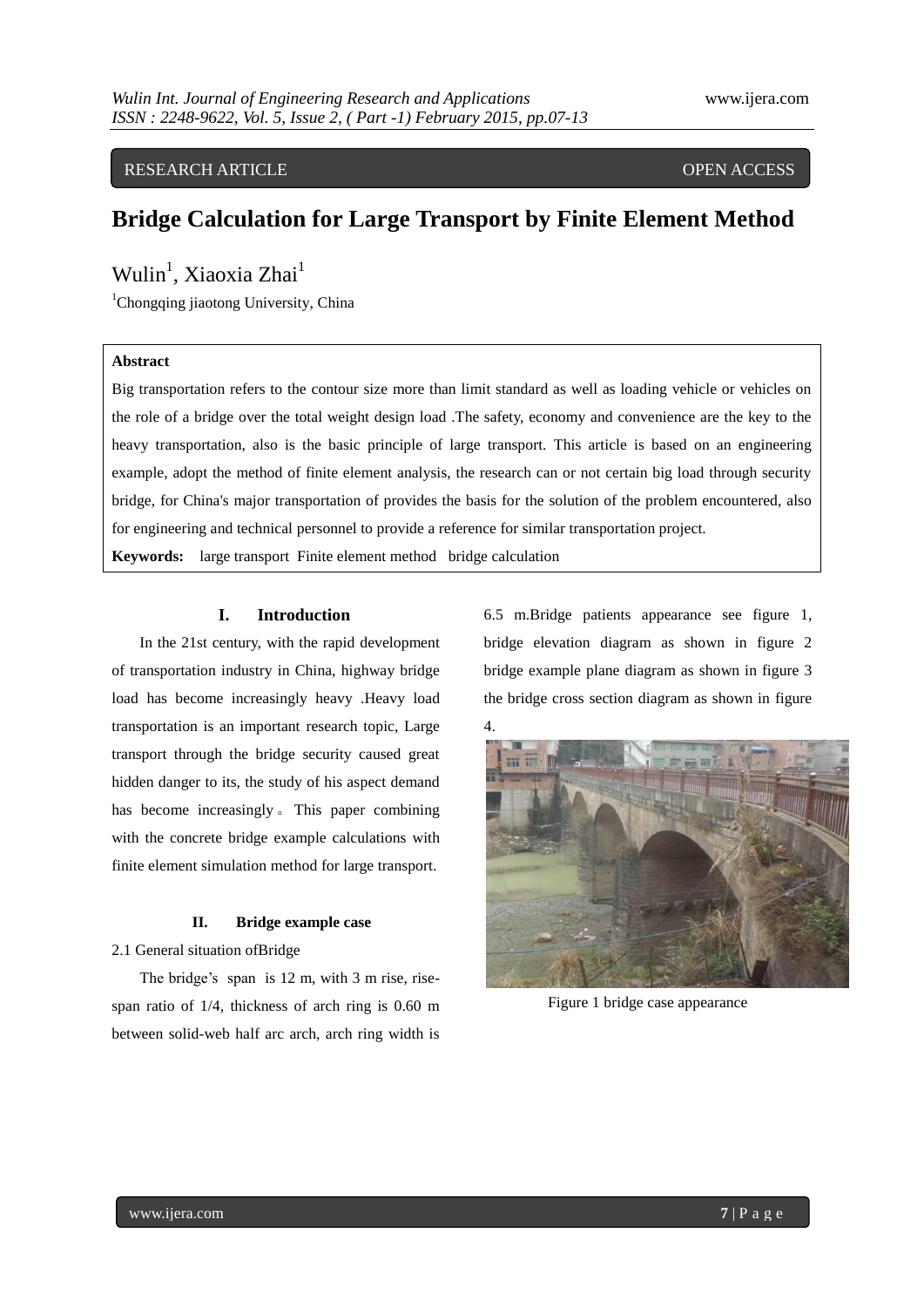

Figure 2 Bridge example elevation



Figure 3 Bridge example plan



Figure 4 The bridge cross sectional drawing

2.2 Main calculation parameters

The bridge structure size parameters of the table are shown in table 1, bridge material parameters see table 2. Table 1 Bridge structure size parameter

| Parameter<br>artifacts | Net<br>Clear |                    | Section size |           | <b>Notes</b>                               |  |
|------------------------|--------------|--------------------|--------------|-----------|--------------------------------------------|--|
|                        | span(m)      | arrowheight<br>(m) | width(m)     | height(m) |                                            |  |
| main arch ring         | 12.00        | 3                  | 6.5          | 0.60      | See the specific size<br>Figure 2 $\sim$ 4 |  |

www.ijera.com **8** | P a g e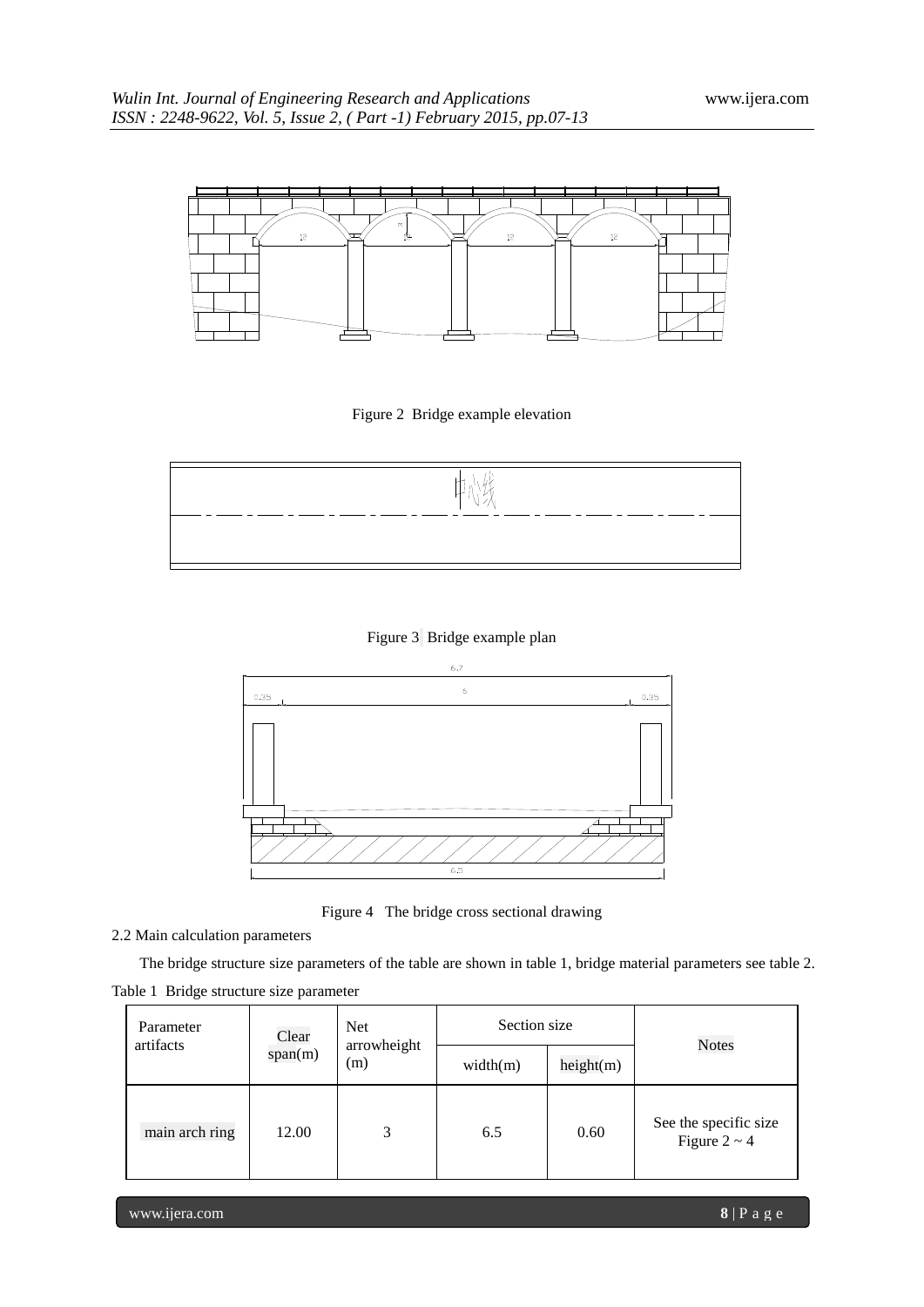| Member | Materials                                                                         | Modulus of<br>elasticity<br>(MPa) | Compressive<br>$J_{cd}$ (MPa)<br>strength | Bending tensile<br>$f_{\text{tmd}}$<br>strength<br>(MPa) | Gravity densi<br>ty<br>$kN/m^3$ | Coefficient of<br>linear<br>expansion<br>/°C |
|--------|-----------------------------------------------------------------------------------|-----------------------------------|-------------------------------------------|----------------------------------------------------------|---------------------------------|----------------------------------------------|
| ring   | Build by laying<br>Main arch bricks or stones<br>MU50 and<br>M7.5 mortar<br>stone | 5650                              | 4.14                                      | 0.074                                                    | 23.0                            | 0.000008                                     |

Table 2 Bridge material parameter

#### **III. large transport situation**

The large transport Through the example bridge as shown in figure 5for calculate the vehicle load. For the arch on the packing, according to the main arch ring of arch back and consider the arch bridge deck underside of distance on the packing, the weight

of the arch on the packing density of gravity for 23  $kN/m<sup>3</sup>$ . Secondary dead load calculation according to the main arch ring back arch and bridge deck top surface distance considering the quality of the bridge dead load, take the surfacing gravity density for 25  $kN/m^3$ .



Figure 5Large transport vehicles diagram (unit: mm)

In order to ensure the safety of large transport vehicles by the example bridge, therefore entrusted by the owners need to relative carrying capacity of the bridge is checked, for the bulk transport vehicle safety will provide theory guide through the bridge. The inspection is mainly for the check computation of bridge bearing capacity.

#### **IV. Method and basic assumptions**

According to the specification JTG article 5.1.3 D61-2005, may be considered for the solid-web arch bridge live load evenly distributed in the arch ring full width, because the bridge for the solid-web arch bridge, so the calculation does not consider the influence of live load transverse distribution, checking according to uniform distribution.

Because the car is checked cargo gross weight is 75.2 t, tractor Howard is 8 t, hydraulic trailer 2 longitudinal 7 is 28 t ,axle load and dynamic gooseneck 8 t, weight 30.2 t.So take the following four conditions for bridge structure calculation.(one condition - the condition of four heavy vehicle axle load parameters see table 3)

condition one: arch bending moment of the vehicle load in the model cloth condition as shown in figure 6.

condition 2: arch axial force of vehicle load conditions in the model cloth as shown in figure 7. condition 3: the arch foot, vehicle load conditions in the model cloth as shown in figure 8. condition 4: the arch foot axial force, vehicle load conditions in the model cloth as shown in figure 9.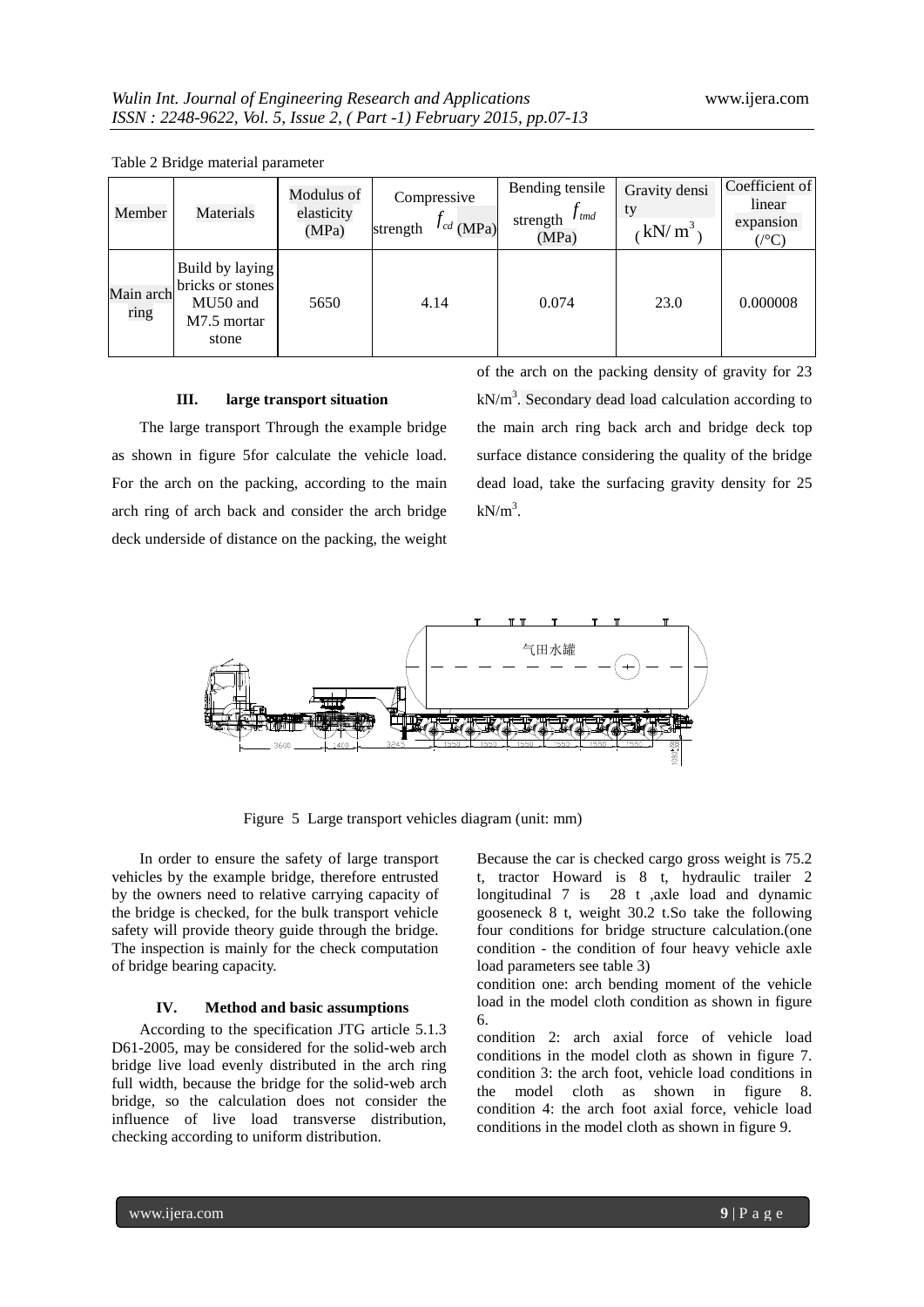| Vehicle             | axle         | 2 axle  | 3 axle       | $4-10$ axle | Total     | 1-2 axle | $2-3$ axle | $3-4$ axle | $4-10$ axle |
|---------------------|--------------|---------|--------------|-------------|-----------|----------|------------|------------|-------------|
| model               | load $(t)$   | load(t) | load(t)      | load(t)     | weight(t) | base(m)  | base(m)    | base(m)    | base(m)     |
| Ten axis<br>vehicle | າ 7<br>، ، ۷ | 2.7     | າ າ<br>، ، ۷ | 9.6         | 75.2      | 3.6      | 1.4        | 3.245      | 1.55        |

Table 3 Large transport vehicle parameters



Figure 6 Load condition 1 (arrows indicate axle location)



Figure 8 Load condition 3 (arrows indicate axle location)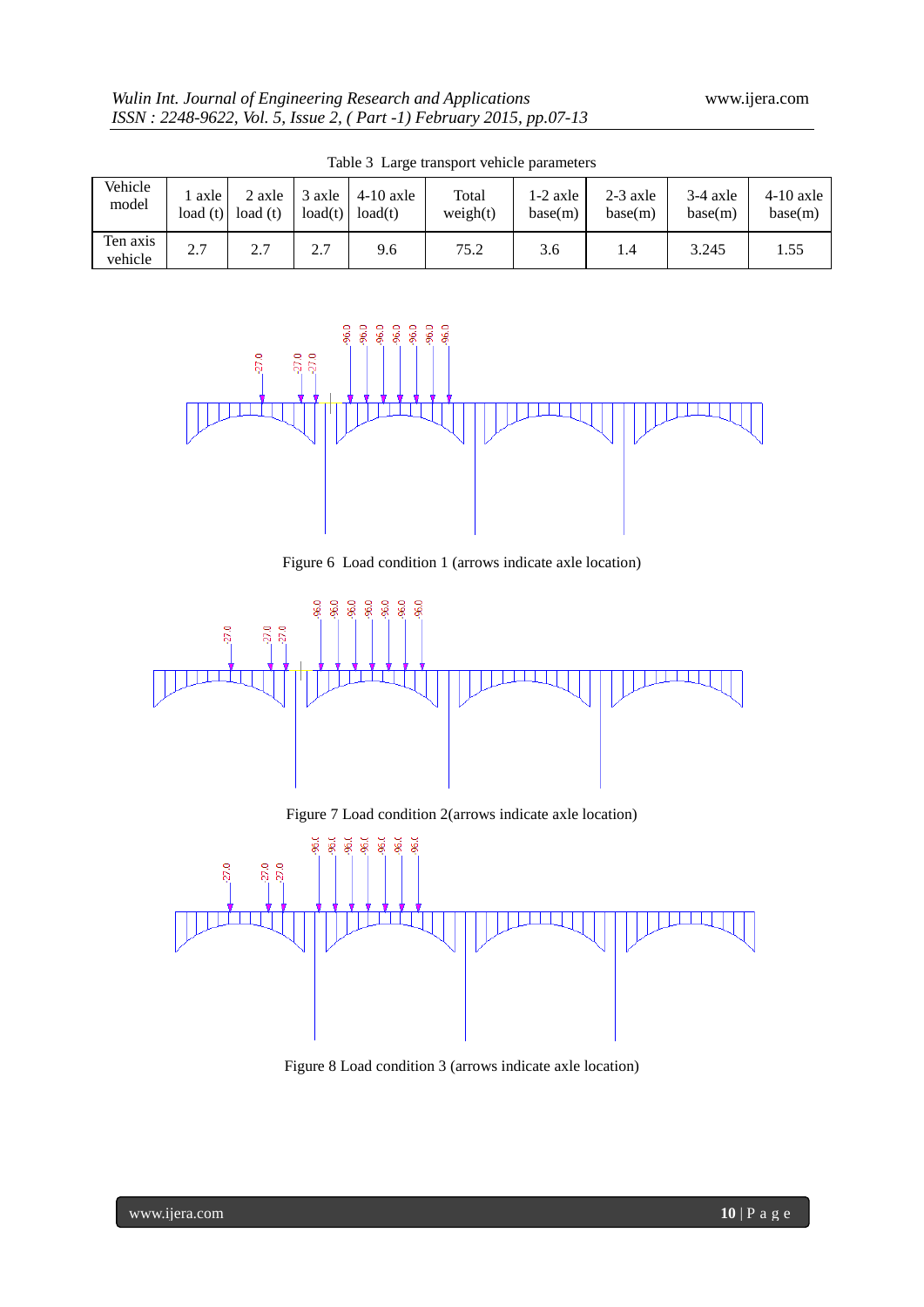

Figure 9 Load condition 4 (arrows indicate axle location)

### **V. Set up computing model**

#### **5.1 Model and simplified**

For the purpose of structure is checked, the author must first calculate the values of the most disadvantageous load effect combination, therefore, can be calculated by finite element method (fem), computational tools bridge use special program Midas, whole bridge built 166 units, 119 nodes,

structure model diagram shown in figure 10.And the model is simplified as follows: (1) the main arch ring and pier material as the ideal elastic material, material elastic modulus as a constant;(2) does not consider the deck surfacing of the bridge concrete flexural capacity increase; (3) cross section deformation accord with flat section assumption.



Figure 10 finite element model and cell division diagram

### **5.2 bearing capacity checking computation**

5.2.1 Section Strength checking

(1)Coefficient of bridge and  $\zeta_c$  are checked and determined

According to the specification JTG/T j21-serial openstyle - 2011 article 7.1.2, the resistance effect of masonry structure bearing capacity limit state, should according to the results of the bridge test or introducing detection coefficient, cross section

reduction factor correction method of calculation.According to the specification JTG/T j21 serial open-style - 2011 article 7.7.1 and article 7.7.5, combined with the bridge inspection and special

inspection regularly, calculate  $\mathcal{E}_e = 0.9$ ,  $\mathcal{E}_e = 0.95$ , when the arch ring cross section calculation.

(2)Cross section strength calculation results (heavy vehicle load calculation)

Main arch ring section bearing capacity of strength is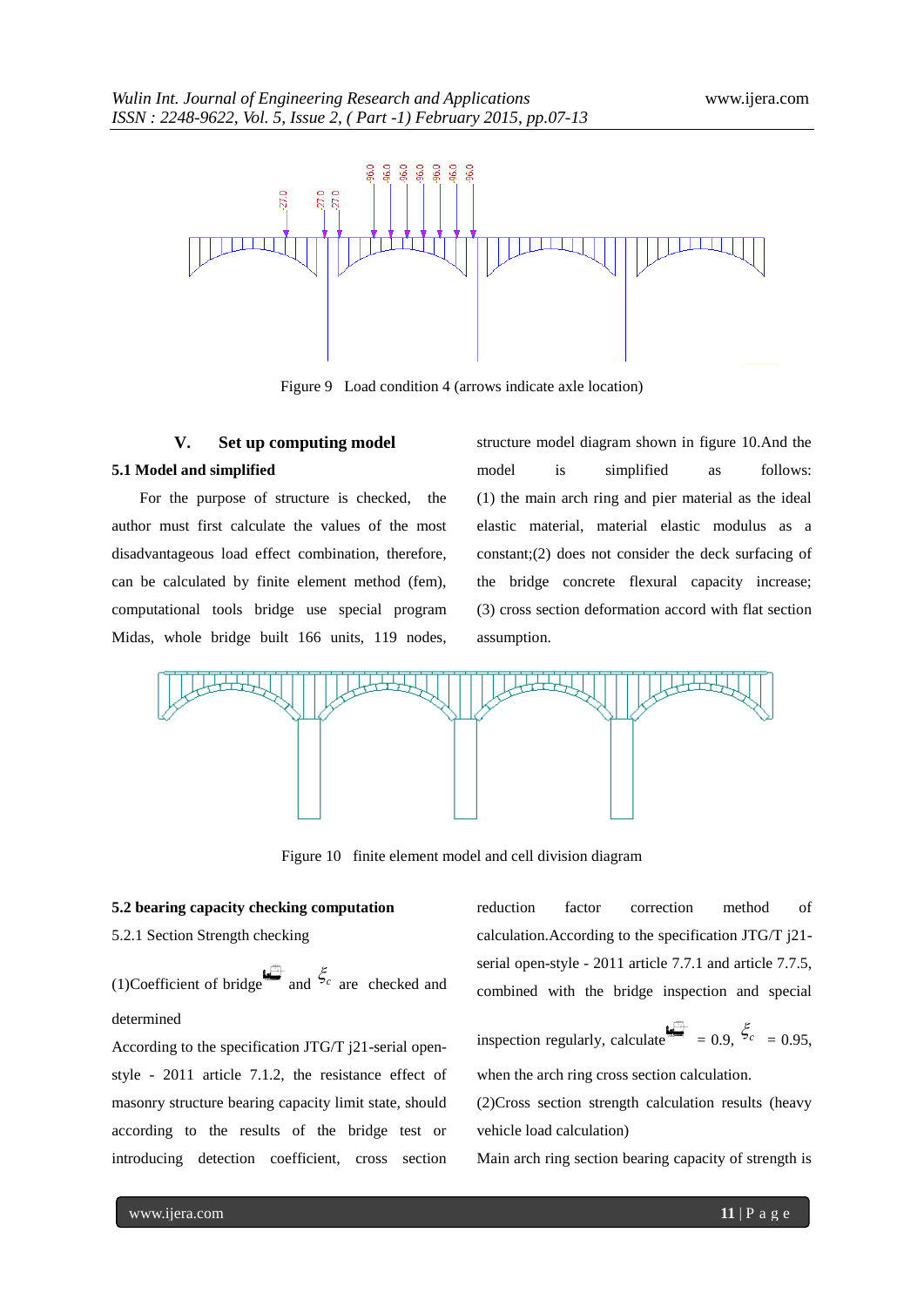checked the results are shown in table  $4 \sim 6$ . Note for table 4~6: the above-mentioned axial force units to

considered the effect of  $\zeta_c$  cross section reduction

kN, bending unit for kN m..The tables  $Z_1 R_d$  have

factor.

| Check project<br>check<br>Cross section | Axial force<br>(kN) | Bending mo<br>ment $(kN·m)$ | Resistance<br>Rd(kN) | Mechanical type    | Meet<br>requirements<br>or not | $Z_i R_d$ |
|-----------------------------------------|---------------------|-----------------------------|----------------------|--------------------|--------------------------------|-----------|
| Left to arch foot                       | $-4138.3$           | $-298.82$                   | 9449.2               | Up tensile bias    | Yes                            | 7772.9    |
| $1L/4$ span                             | $-2973.86$          | 64.34                       | 10921.2              | Under tensile bias | Yes                            | 8983.8    |
| Vault                                   | $-2755.81$          | 280.32                      | 8245.7               | Under tensile bias | Yes                            | 6782.9    |
| $3L/4$ span                             | $-3168.6$           | 60.96                       | 10956.4              | Under tensile bias | Yes                            | 9012.8    |
| Right to arch foot                      | $-4139.13$          | $-305.58$                   | 9386.2               | Up tensile bias    | Yes                            | 7721.1    |

Table 4 2 # across key section bearing capacity calculation (condition 1, 2)

Table 5 2 # across key section bearing capacity calculation (condition 3)

| Check project<br>Check<br>Cross section | Axial force<br>(kN) | Bending mome<br>nt $(kN·m)$ | Resistance<br>Rd(kN) | Mechanical type    | Meet<br>requirements<br>or not | $Z_i R_d$ |
|-----------------------------------------|---------------------|-----------------------------|----------------------|--------------------|--------------------------------|-----------|
| Left to arch foot                       | $-4041.72$          | $-213.9$                    | 10144.5              | Up tensile bias    | Yes                            | 8344.9    |
| $1L/4$ span                             | $-2959.63$          | 21.6                        | 11071.9              | Under tensile bias | Yes                            | 9107.8    |
| vault                                   | $-2734.13$          | 268.71                      | 8389.1               | Under tensile bias | Yes                            | 6900.9    |
| $3L/4$ span                             | $-3139.69$          | 64.88                       | 10935.9              | Under tensile bias | Yes                            | 8995.9    |
| Right to arch foot                      | $-4132.76$          | $-321.31$                   | 9231.4               | Up tensile bias    | Yes                            | 7593.7    |

Table 6 2 # across key section bearing capacity calculation (condition 4)

| Check project<br>check<br>Cross section | Axial force<br>(kN) | Bending moment<br>(kN·m) | Resistance<br>Rd<br>(kN) | Mechanical type    | Meet<br>requirements<br>or not | $Z_i R_d$ |
|-----------------------------------------|---------------------|--------------------------|--------------------------|--------------------|--------------------------------|-----------|
| Left to arch foot                       | $-4133.78$          | $-305.19$                | 9386.1                   | Up tensile bias    | Yes                            | 7721.0    |
| $1L/4$ span                             | $-2964.32$          | 68.29                    | 10898.8                  | Under tensile bias | <b>Yes</b>                     | 8965.3    |
| vault                                   | $-2737.75$          | 265.16                   | 8448.6                   | Under tensile bias | Yes                            | 6949.8    |
| $3L/4$ span                             | $-3149.36$          | 15.22                    | 11083.0                  | Under tensile bias | Yes                            | 9116.9    |
| Right to arch foot                      | $-4043.06$          | $-214.53$                | 10140.0                  | Up tensile bias    | Yes                            | 8341.1    |

5.2.2 checking whole "stable –strength"

Under the "masonry highway bridge and culvert design specifications (JTG D61-2005),article .1.4ensuring overall arch" strength and stability "and checking.